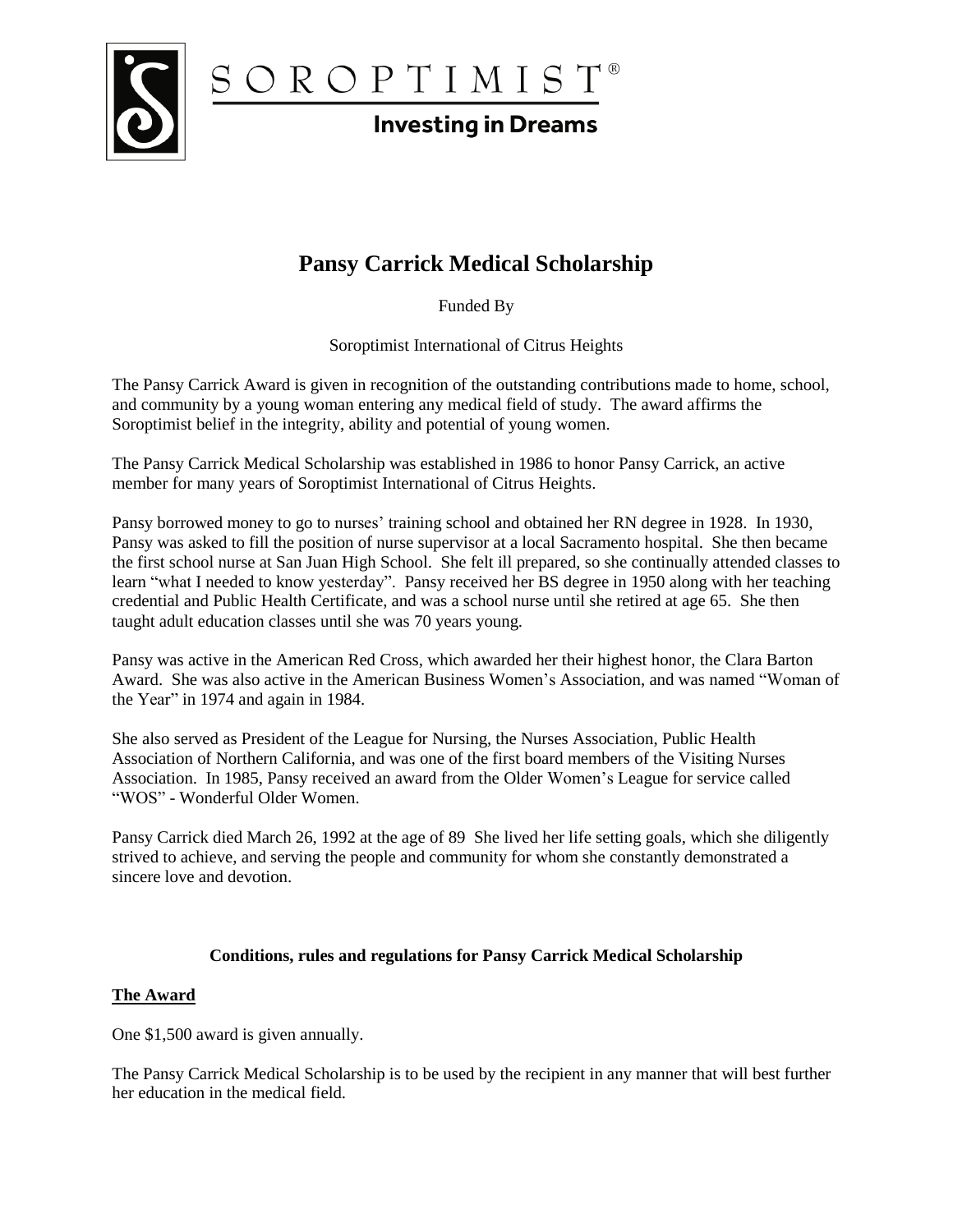### **Eligibility and Qualifications**

To be eligible, the applicant must be a female graduating during the current school year from a public or private high school, or be in her first or second year of college or vocational school. Soroptimist International of Citrus Heights must receive completed applications postmarked by April 15th. To qualify for the award, which is judged on the merit of the applicant, a student must have demonstrated the following during the school years:

- **1. Academic Achievement -** In good scholastic standing and/or have at least average grades.
- **2. Dependability -** Applicant must have executed responsibilities with honesty, loyalty and reliability.
- **3. Service and Leadership -** Applicant must have demonstrated ability to lead with self-control, dignity and responsibility.
- **4. Clear Sense of Purpose -** Applicant must have pursued her goals and commitments with sincerity and integrity.
- **5. Financial Need and Dedication -** To obtaining an education in the medical field.

### **Other Requirements**

- Applicant must reside in the Greater Sacramento Area.
- Applicant must complete this official form for the Pansy Carrick Medical Scholarship.
- Certified copy of transcripts must be mailed directly from school.
- Letters of reference from two adults one from school (e.g., teacher, dean, advisor) and one from an individual in the community who is a non-relative and has know applicant for at lease one year.

The panel of judges will interview finalists.

Applications and supporting documents become the property of Soroptimist International of Citrus Heights, which shall have discretionary authority in all matters pertaining to this award.

#### **Send completed application to:**

Soroptimist International of Citrus Heights Attn: Scholarship Committee 7250 Auburn Blvd., #190 Citrus Heights, CA 95610

Questions may be addressed to the Scholarship Committee at SICH401@gmail.com

#### **Completed application, references and transcripts must be postmarked by April 15th, 2022.**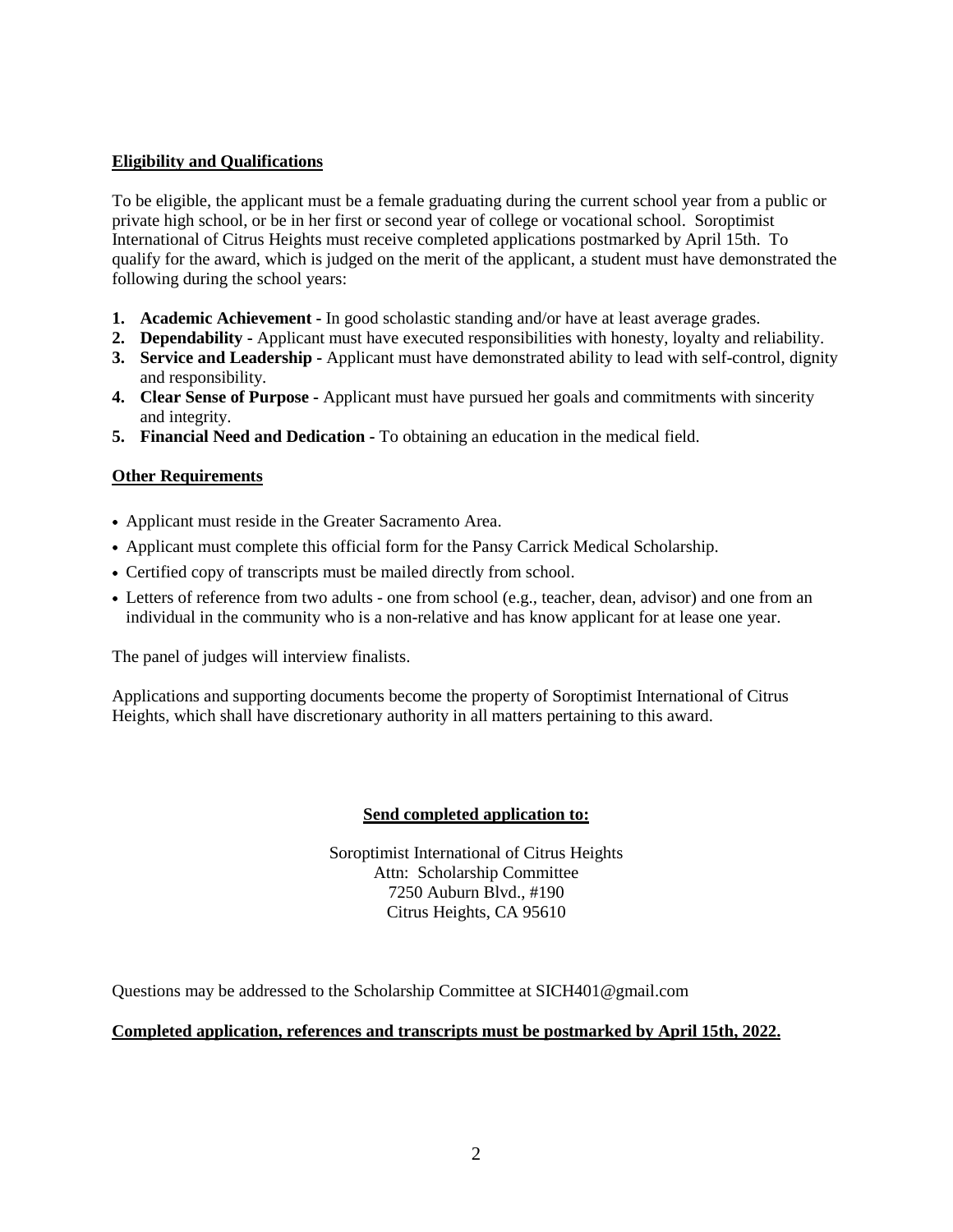**PART I** (Please type or print clearly)

| Name:<br>(Last) | (First) | (Middle) |  |
|-----------------|---------|----------|--|
|                 |         |          |  |
|                 |         |          |  |
|                 |         |          |  |
|                 |         |          |  |
|                 |         |          |  |
|                 |         |          |  |
|                 |         |          |  |

**PART II** This award would help me by: (Use space provided or include separate sheet.)

**1.** Aims and Purposes: What are your career plans and goals for the future?

2. Student Activities: Variety and types of activities, offices held, etc.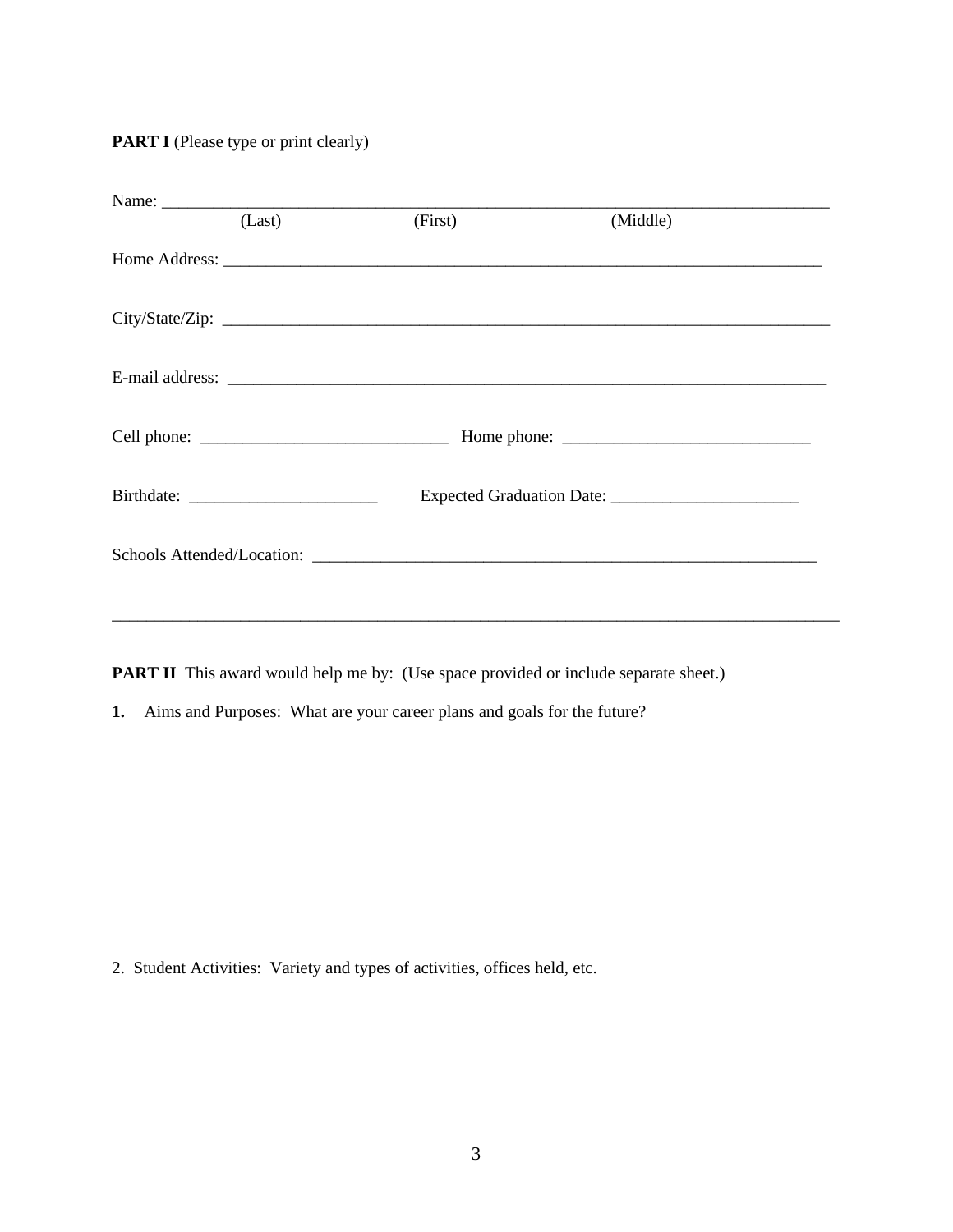## 3. Community Activities:

a. List community activities and describe your involvement in each.

b. Which activities did you initiate?

c. What do you consider your most important activity and why?

4. Other activities: Describe other activities that extend beyond your immediate community.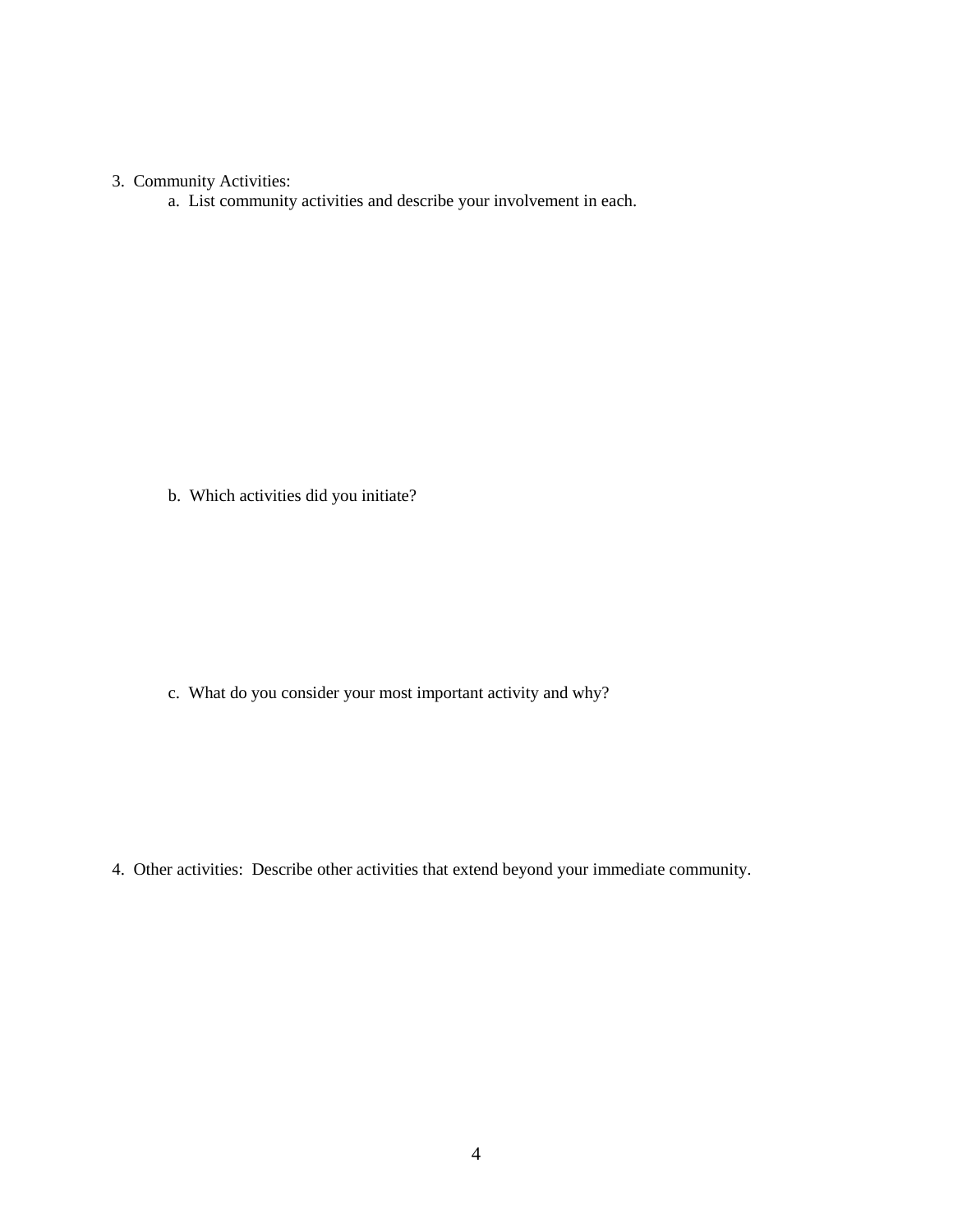### PART III

1. What are your family responsibilities?

2. Where do you expect to obtain resources for your education (i.e., other scholarships, parental support, student loans, etc.)?

3. Explain why you are qualified to receive this particular scholarship.

\_\_\_\_\_\_\_\_\_\_\_\_\_\_\_\_\_\_\_\_\_\_\_\_\_\_\_\_\_\_\_\_\_\_\_\_\_\_\_\_\_\_\_\_\_\_\_\_\_\_\_\_\_\_\_\_\_\_\_\_\_\_\_\_\_\_\_\_\_\_\_\_\_\_\_\_\_\_\_\_\_\_\_\_\_

I have read and hereby accept the conditions, rules and regulations outlined in this application and agree to accept the decision of the judges as final.